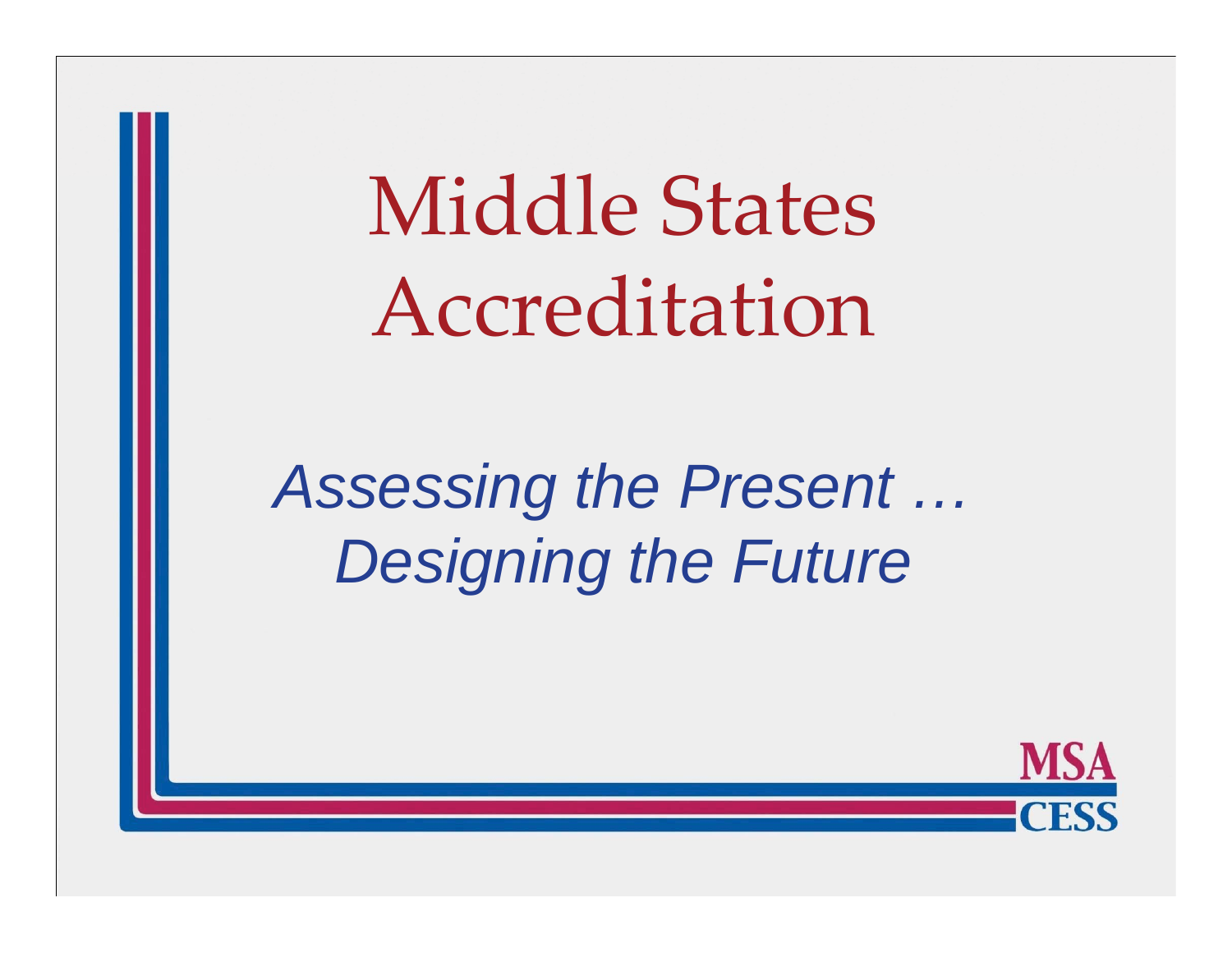## Middle States Association

#### $\bullet$ **MSA Region includes:**

- New York
- $\mathcal{L}_{\mathcal{A}}$  , and the set of  $\mathcal{L}_{\mathcal{A}}$ New Jersey
- –– Pennsylvania
- Delaware
- Mar yland
- District of Columbia
- The Caribbean
- International schools around the world



MS

`FSS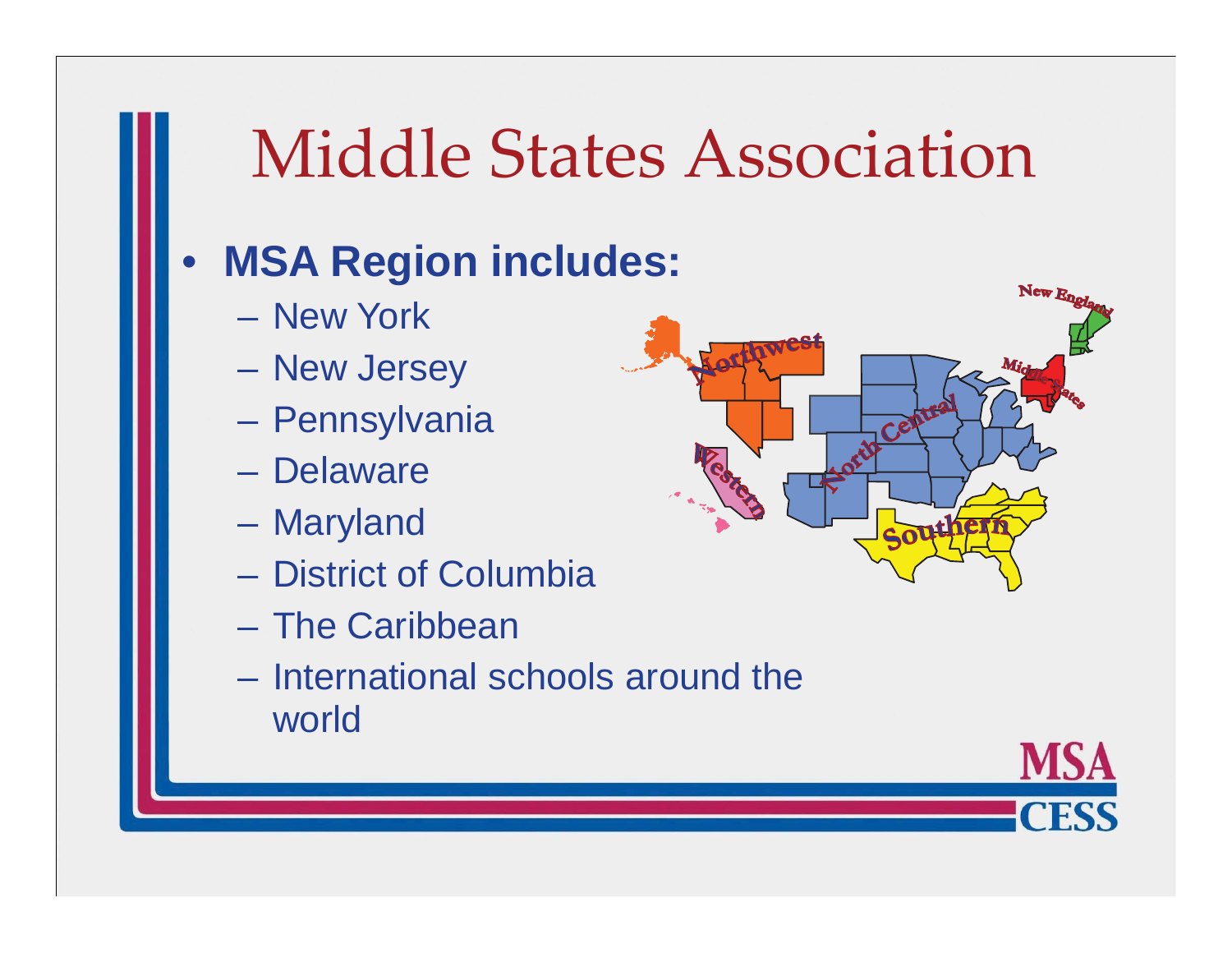### What is Accreditation?

- $\bullet$  A strategic planning process that defines what it is we do,
	- how we do it and
		- how do we know.
- $\bullet$  Accreditation process is to continue our school improvement

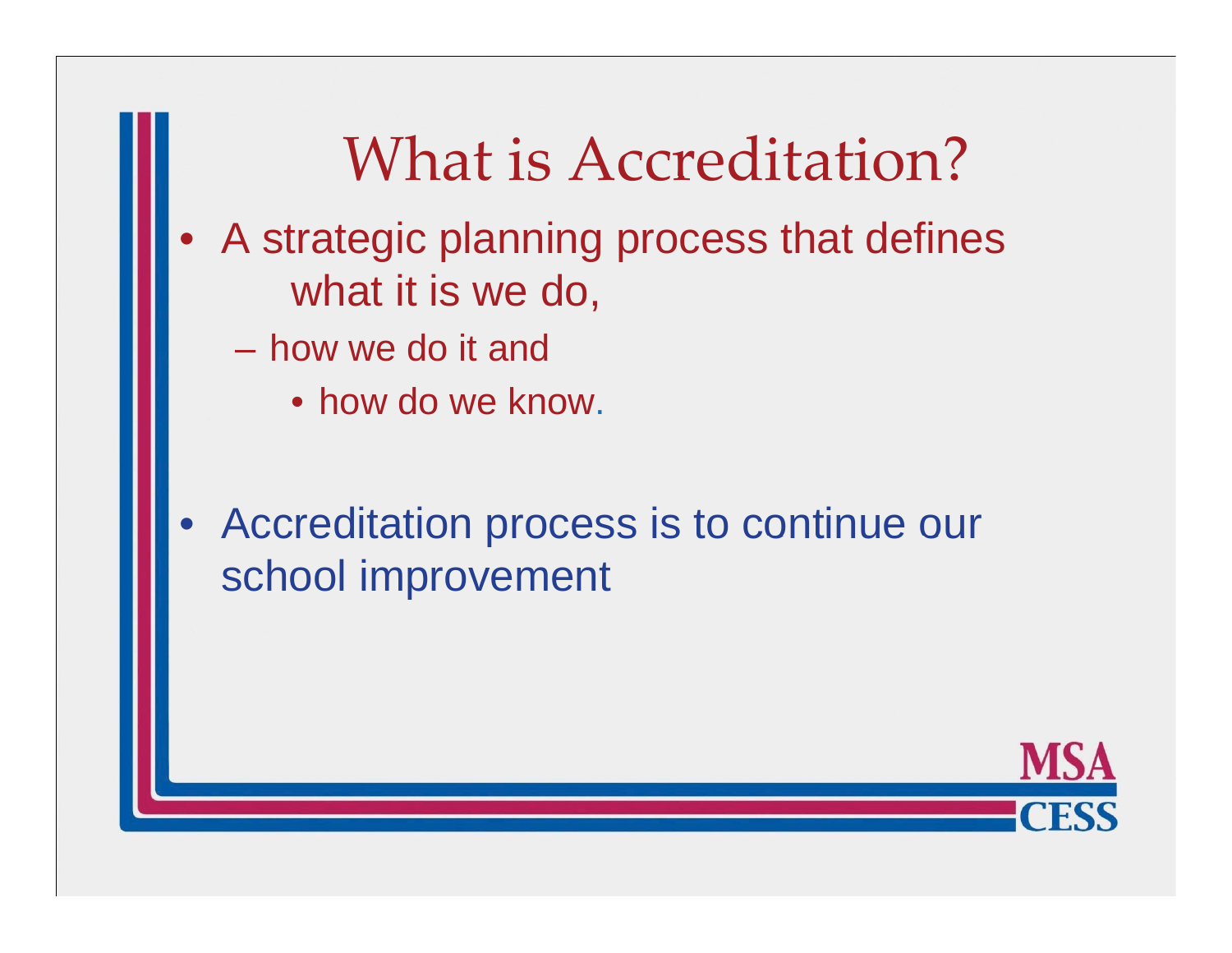### **Accreditation is about Efficacy and Commitment…**

- •Focusing on student performance
- •Emphasizing continuous improvement
- •Using data to make decisions
- •Monitoring frequently to assess progress
- •Involving representative stakeholders
- •Sustained implementation of the continued plan for improvement

**…We believe that We can Make <sup>a</sup> Difference**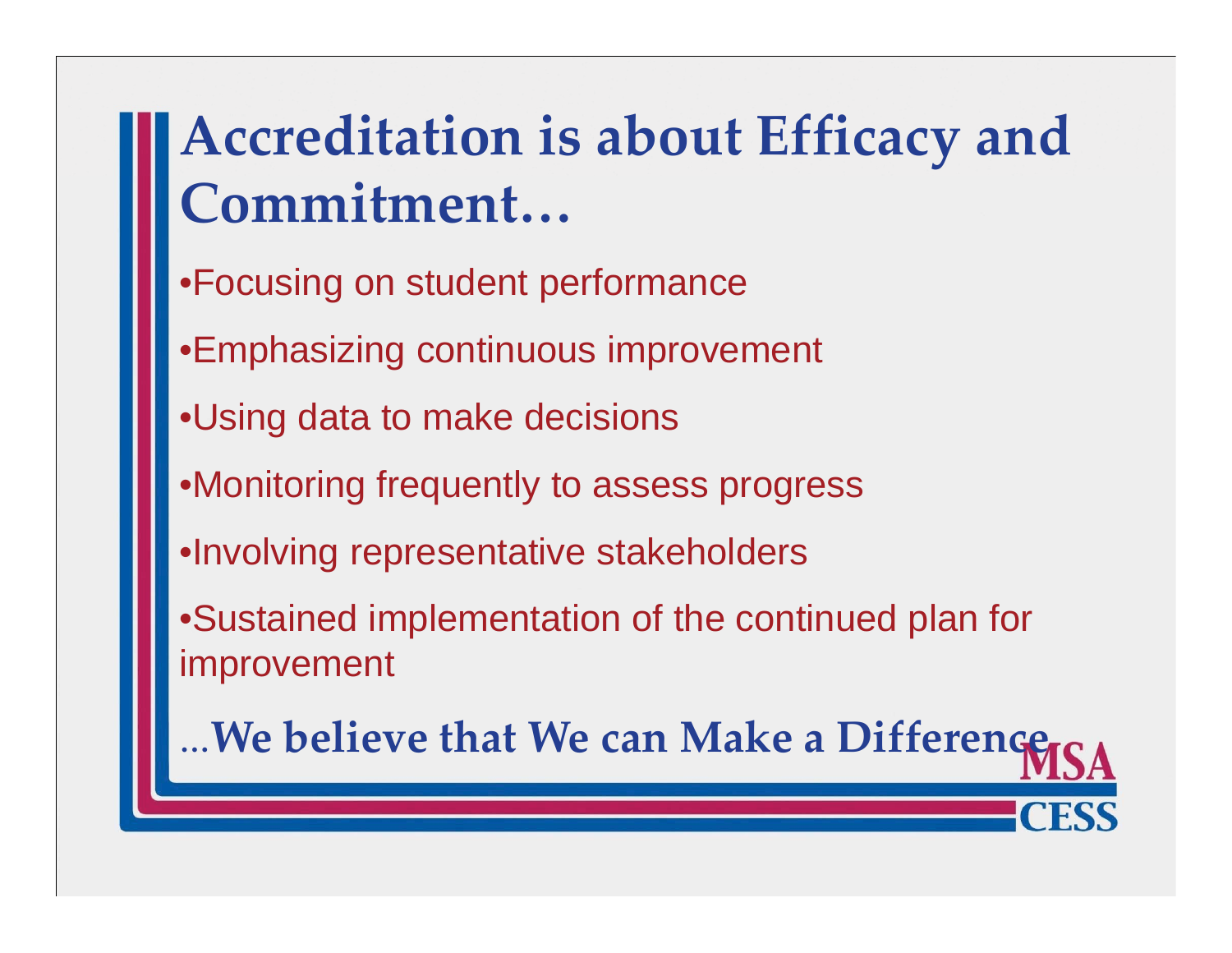# **Phase <sup>1</sup> – Organizing for Accreditation**

*15-18 months prior to the visit*

**MSA** 

**CESS** 

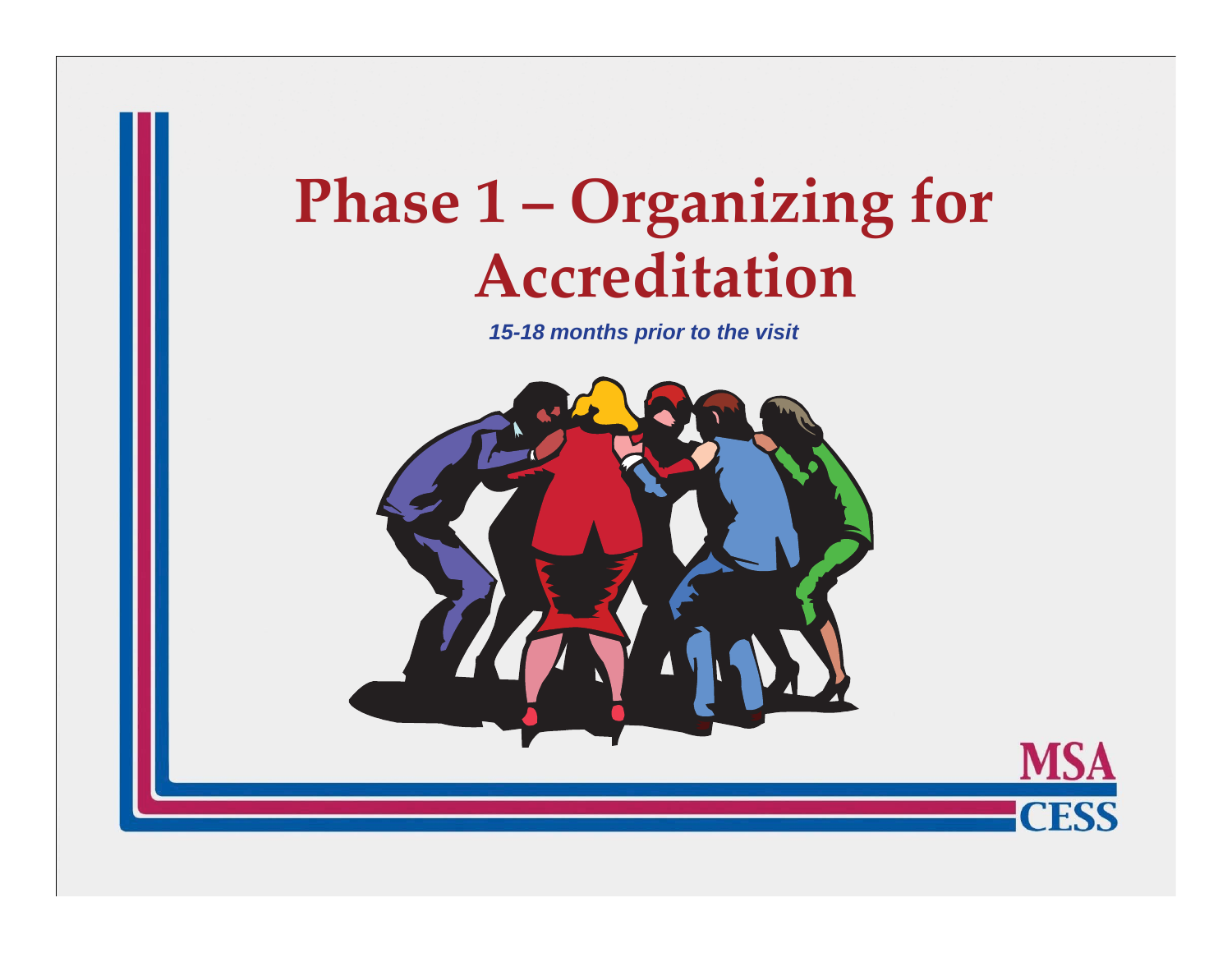# **The Planning Process The**

#### •**Getting Started –**

Internal Coordinators/Chairs =

- Administration/Middle States Liaison
- Leadership and organizational role
- Darlene Corris and Rita Kaplin
- Planning Team/Steering Committee
- Faculty, staff, students, parents, administration, other
- Need Volunteers

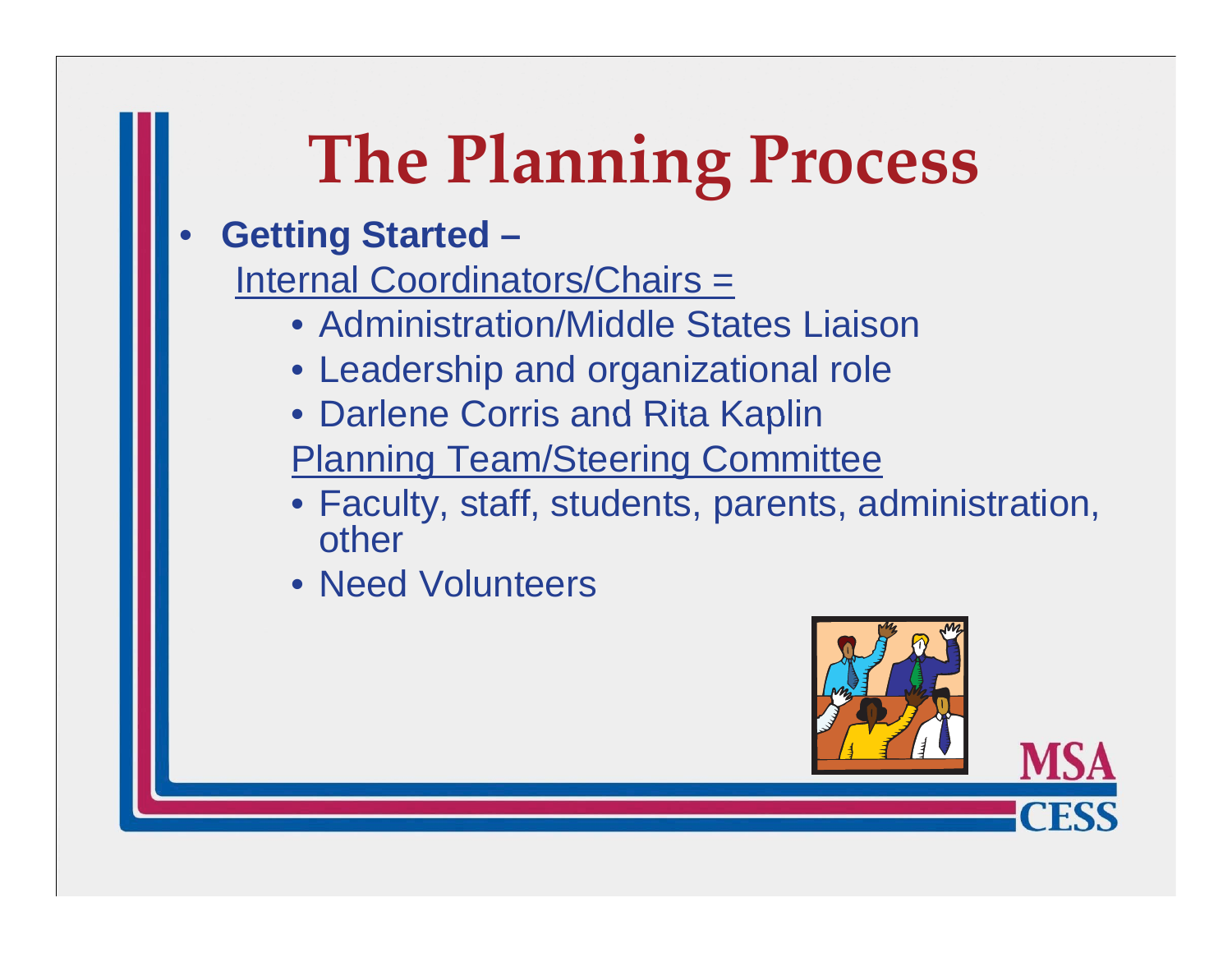# **Meeting the MSA Standards**

**Self Assessment of the Twelve MSA Standards for Accreditation**

> **Method: Surveys and/or Subcommittees**

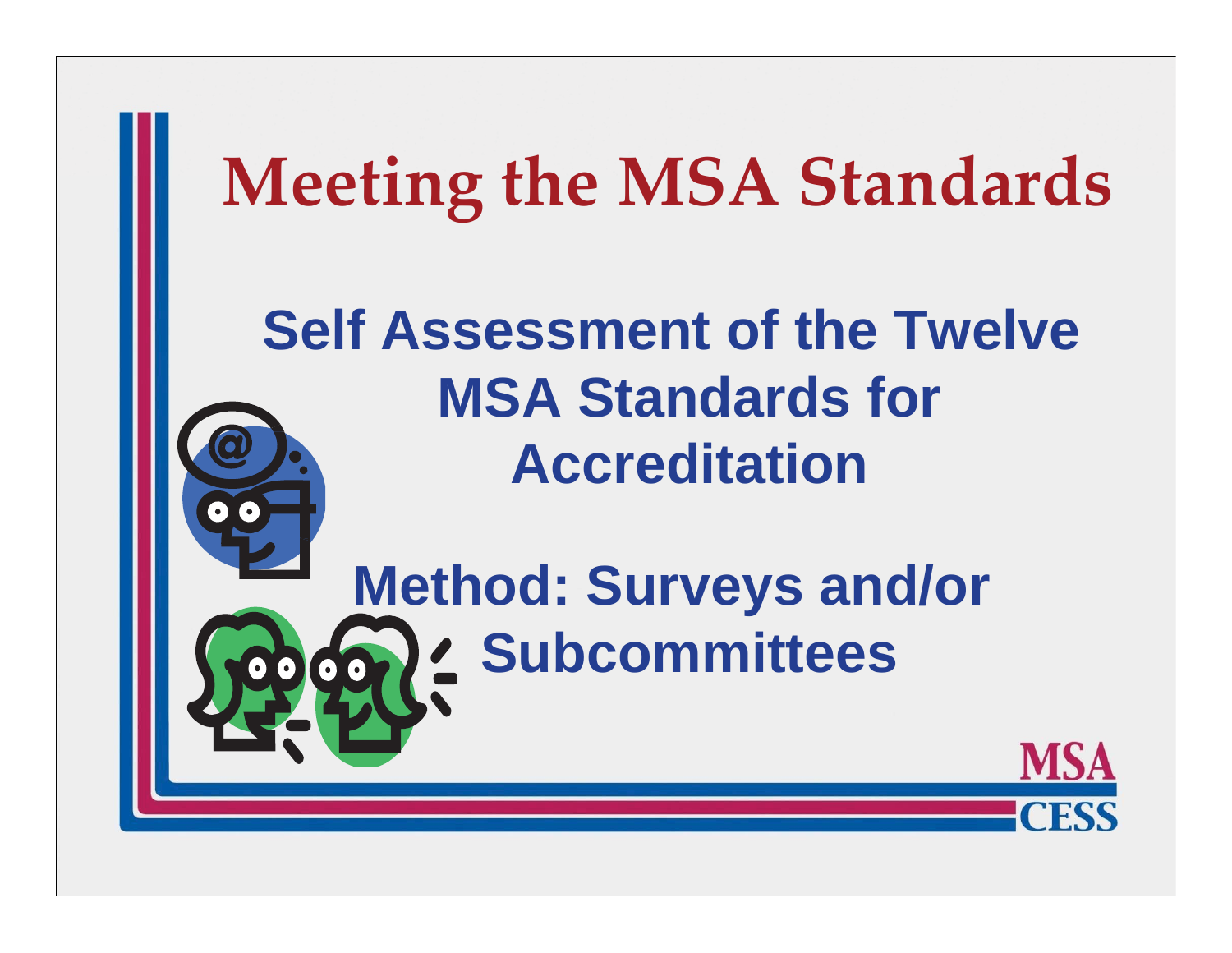# **Meeting the MSA Standards**

 $**$  All standards must be met for a school to be "Accredited "

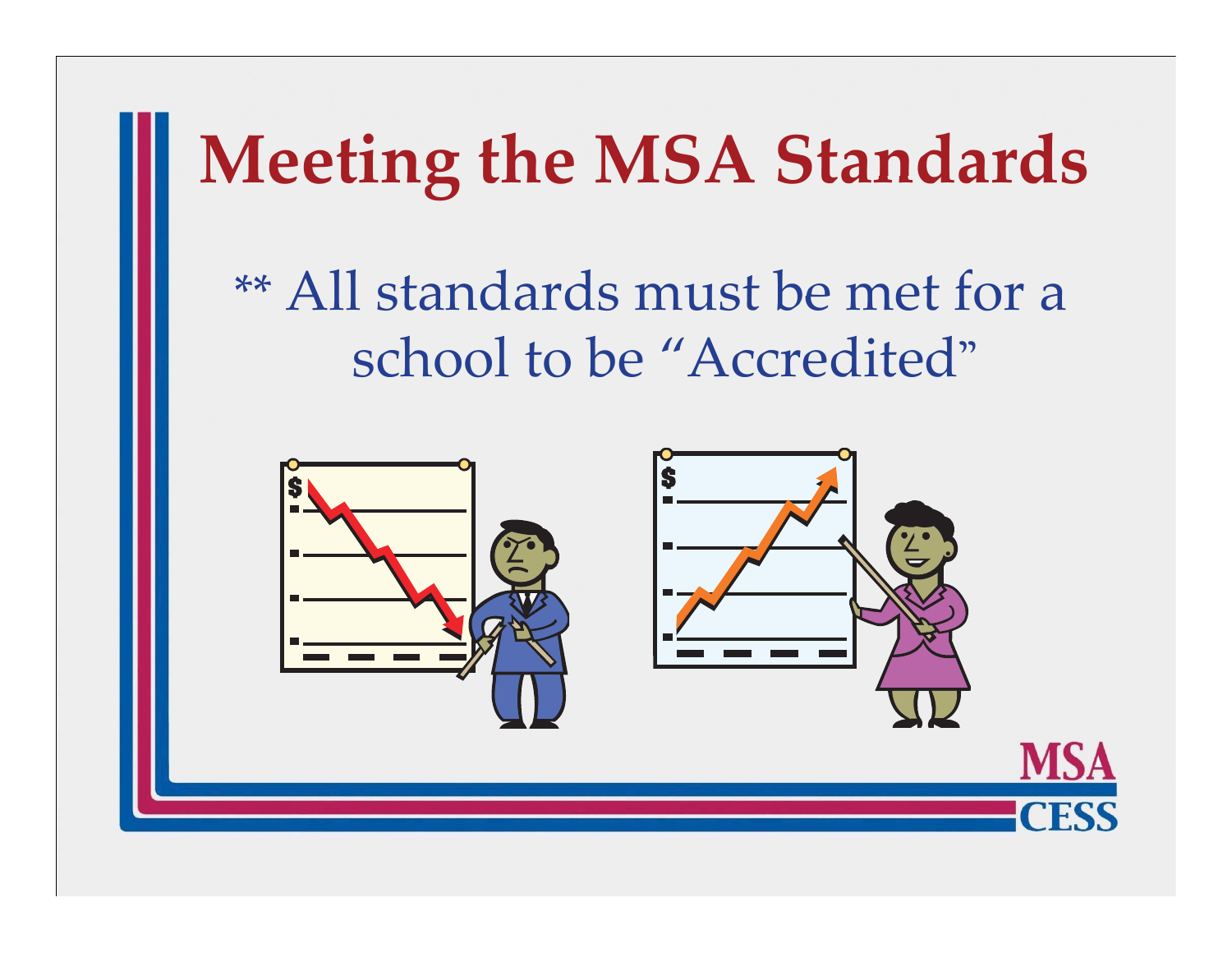# **Standards for Accreditation**

### **Twelve MSA Standards**

- $\mathcal{L}_{\mathcal{A}}$ Philosophy/Mission
- Governance and Leadership
- School Improvement Planning
- Finances
- Facilities
- **School Climate and Organization**



Measurement of **Organizational Capacity** Foundation Standards

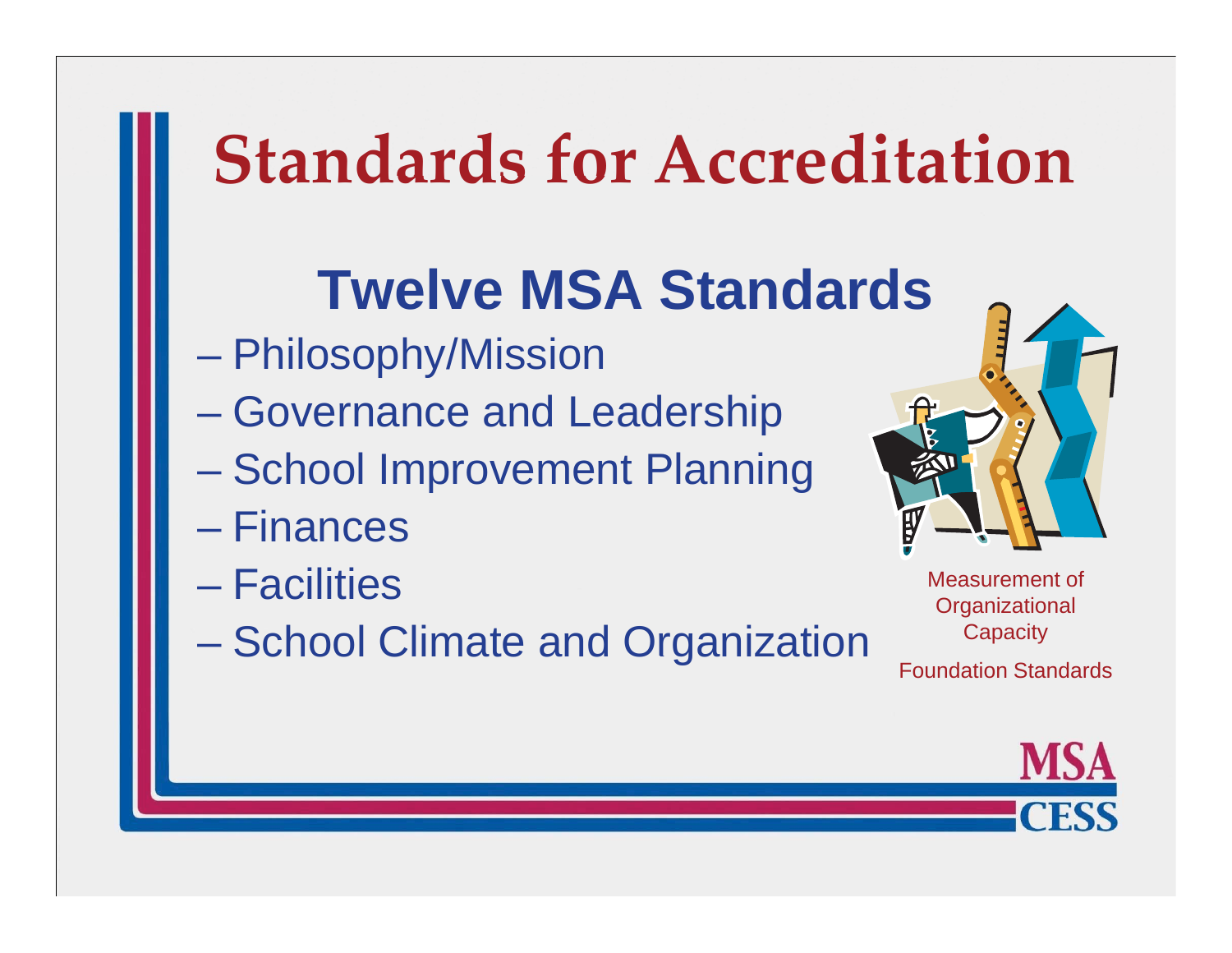# **Standards for Accreditation**

#### **Twelve MSA Standards**

- Health and Safety
- Educational Pro gram
- Assessment and Evidence of Student Learning Educational Educational
- Student Services
- Student Life and Student Activities Activities
- Information Resources and Technology **Standards**



Program, Services, **Activities** 

**Operational**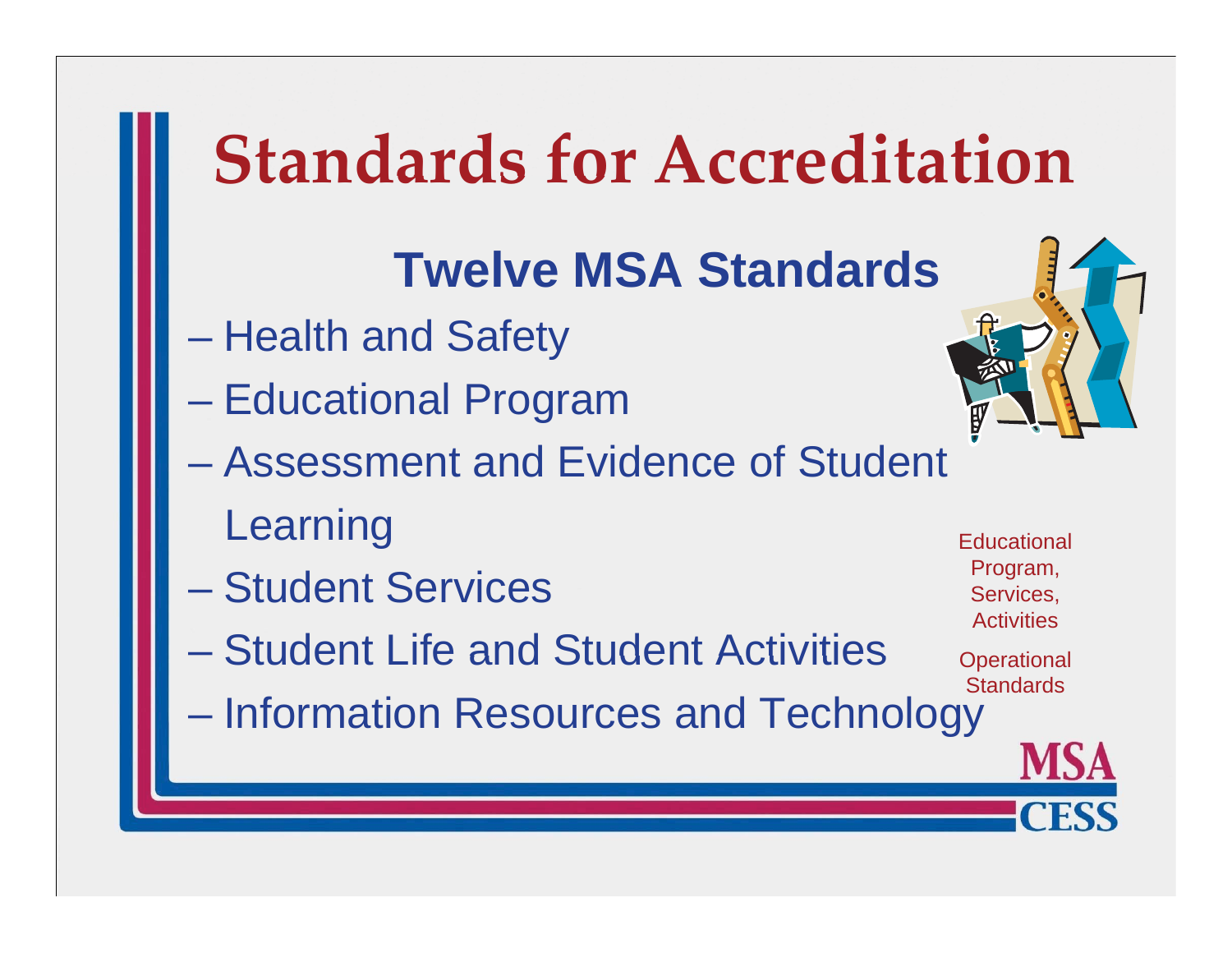# **Standards for Accreditation**

- $\bullet$  Baseline data will be collected from the Surveys
	- Information will be used to highlight any discrepancies between current practices and future practices.
	- These identified discrepancies will be used to develop student performance objectives

Minin g the Data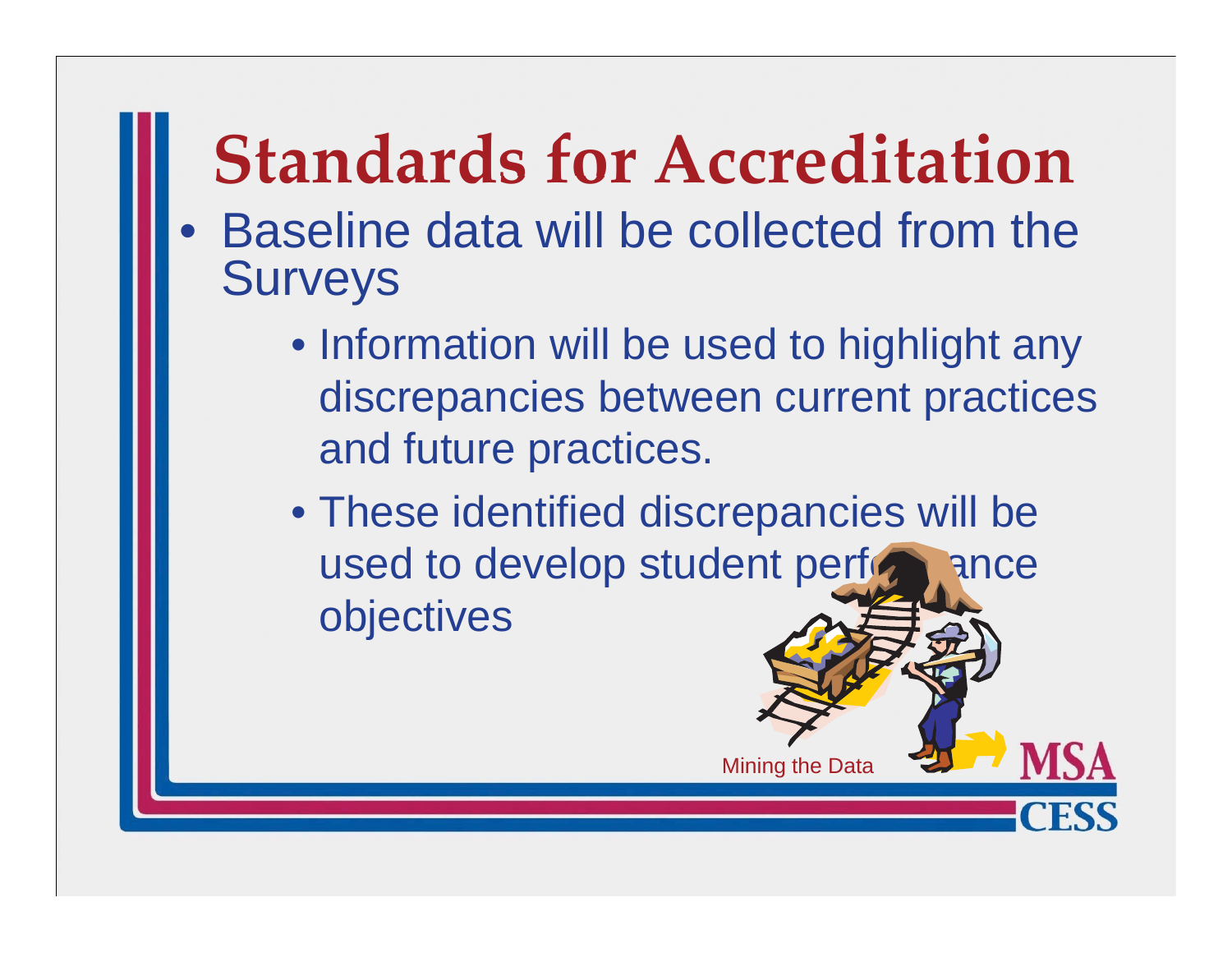## **Student Performance Objectives**

#### **Topics for Student Performance Objectives**

- •Academics – global or subject-specific
- •**Citizenship**
- •Student engagement
- •Community service/Service learning
- •Career awareness
- •Critical thinking
- •**Healthy life choices**